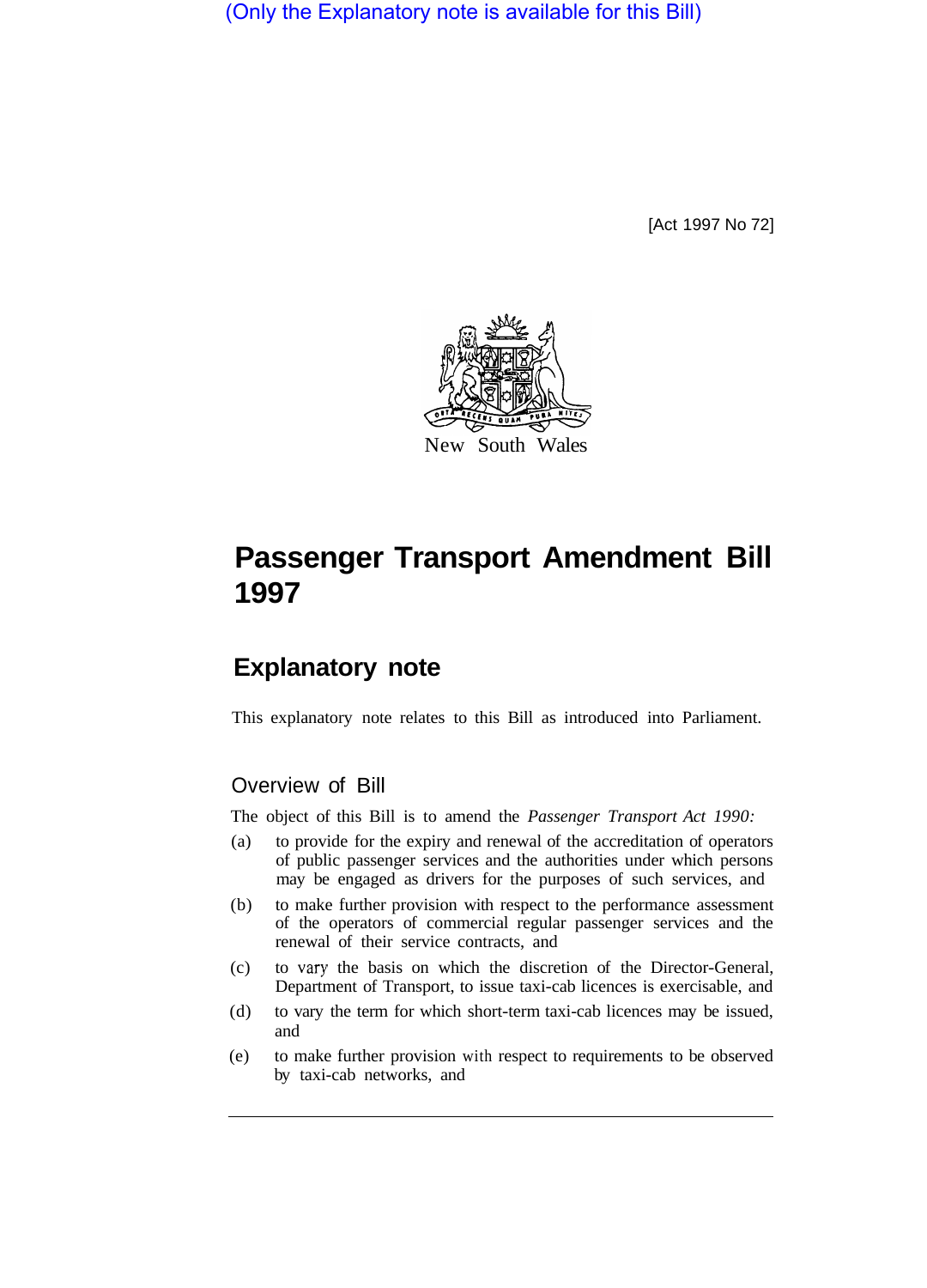Explanatory note

- (f) to make further provision with respect to the inspection of vehicles, premises and equipment used in connection with the provision of public passenger services and the production and inspection of records relating to such services, and
- (g) to increase the penalties for offences under the Act, and
- (h) to clarify provisions of the Act relating to appeals against decisions of the Director-General in relation to licences and other matters.

The Bill makes other minor and consequential amendments.

# Outline of provisions

**Clause 1** sets out the name (also called the short title) of the proposed Act.

**Clause 2** provides for the commencement of the proposed Act on a day or days to be appointed by proclamation.

**Clause 3** is a formal provision giving effect to the amendments to the *Passenger Transport Act 1990* set out in Schedule 1.

## **Schedule 1 Amendments**

## **Charter services and tourist services (Schedule 1 [l], [2], [4] and [5])**

Section 3 of the Act is amended to insert a definition of *charter service* and to replace the definition of *tourist service.* The object of the amendments is to make the distinction clearer between regular passenger services by bus, ferry or other prescribed vehicles (which can only be carried on under a service contract) and irregular services, such as tourist or charter services (which require accreditation of the operator but are not contract-based).

## **Light rail vehicles (Schedule 1 [3])**

The definition of *public passenger service* in section 3 of the Act is amended to exclude light rail vehicles from the meaning of "motor vehicle" in the definition. The effect is to exclude light rail services (which are regulated under other enactments) from the operation of the Act.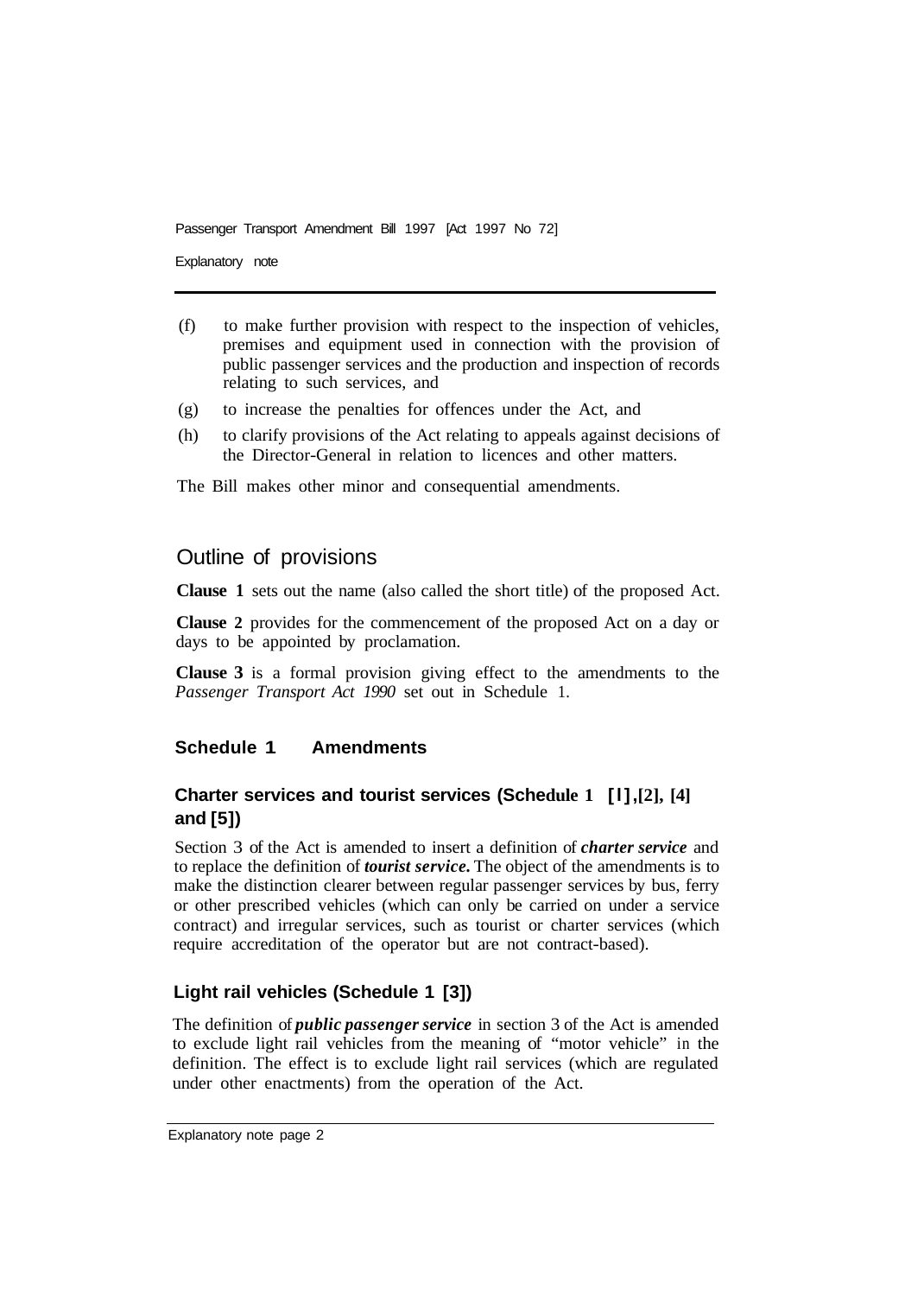Explanatory note

#### **Objects of the Act (Schedule 1 [6])**

Section 4 of the Act is amended to insert further objects of the Act, namely, encouragement of public passenger services that meet reasonable community expectations of safety, reliability and efficiency and encouragement of co-ordination of public transport services.

## **Accreditation of service operators (Schedule 1 [7]–[9])**

Section 7 of the Act is amended to increase, from 100 to 1,000 penalty units, the penalty for carrying on a public passenger service without the requisite service operator accreditation. (The current value of a penalty unit is \$100.) The section is further amended to make it clear that the government may from time to time revise the standards of financial viability, safety and vehicle maintenance required to be met by service operators.

A new section 9A is inserted, which provides that operator accreditations may be periodically renewed.

A new section 9B is inserted, which provides that operator accreditations are subject to conditions prescribed by the regulations and to any additional conditions imposed by the Director-General, Department of Transport.

## **Drivers' authorities (Schedule 1 [10] and [11])**

Section 11 of the Act is amended to increase, from 20 to 100 penalty units, the penalty for driving **a** public passenger vehicle without an appropriate driver's authority.

A new section 1 1A is inserted, which provides that drivers' authorities may be periodically renewed.

A new section 11B is inserted, which provides that drivers' authorities are subject to conditions prescribed by the regulations and to any additional conditions imposed by the Director-General.

# **Service contracts for regular passenger services (Schedule 1 [12], [13], [15] and [16])**

Section 16 of the Act is amended to increase the penalty for carrying on a regular passenger service otherwise than under the authority of a service contract from 100 to 1,000 penalty units.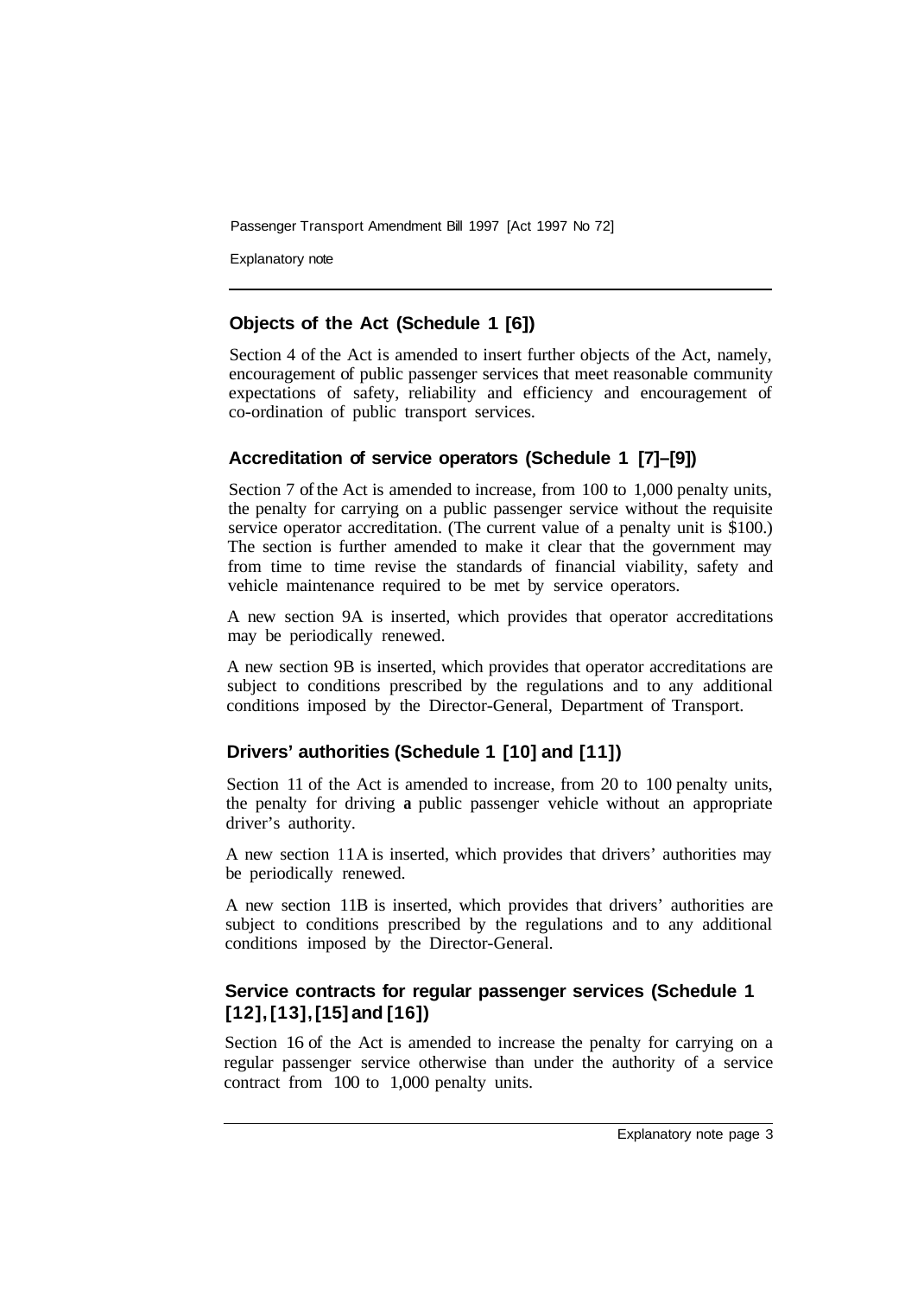Explanatory note

Section 17 of the Act is amended to make it clear that, while the Director-General has a duty to ensure that the provisions of a regular passenger service contract are not inconsistent with relevant accreditation standards and conditions applying to operators' accreditations and drivers' authorities, the provisions of the contract will prevail in the event that there is any inconsistency.

Section 23 of the Act is repealed and substituted. Under the repealed section, operators of commercial regular passenger services have been entitled to a renewal of their contracts on the same terms (subject to any variation of regions or routes), unless their performance under the existing contract was so unsatisfactory as to have enabled cancellation of the contract. Under the new section, commercial service operators will be assessed according to a performance assessment regime developed by the Director-General in consultation with the Public Transport Authority, the Public Transport Advisory Council and other groups. The performance assessment regime will prescribe best-practice objectives and standards of service for the commercial service operator, and a contract will be renewed if the operator meets those objectives and standards. Section 27 is amended consequentially. (See also **Savings and transitional provisions** below)

## **Taxi-cab licences (Schedule 1 [17]–[24])**

Section 29 of the Act is amended to provide that a public passenger service by taxi-cab or private hire vehicle may be carried on by a person who is a lessee of the licence, rather than the holder to whom it was issued (as long as the person is an accredited service operator) and to increase from 100 to 1,000 penalty units the penalty for operating such a public passenger service without a licence or in contravention of the terms and conditions of a licence. Section 40 is amended consequentially.

Section 31 of the Act is amended to provide that the issue or renewal of taxi-cab and private hire vehicle licences is a matter for the Director-General's unqualified discretion.

Section 32 of the Act is amended to allow a short-term taxi-cab licence to be issued for **a** term of up to 6 years (instead of for a term of 12 months, as currently provided).

A new section 34A is inserted which allows the Director-General to determine fares, or approve other arrangements for remuneration, in relation to taxi-cabs or private hire vehicles by Gazette notice. Section 34 is repealed and replaced, and section 39 is amended, as a consequence.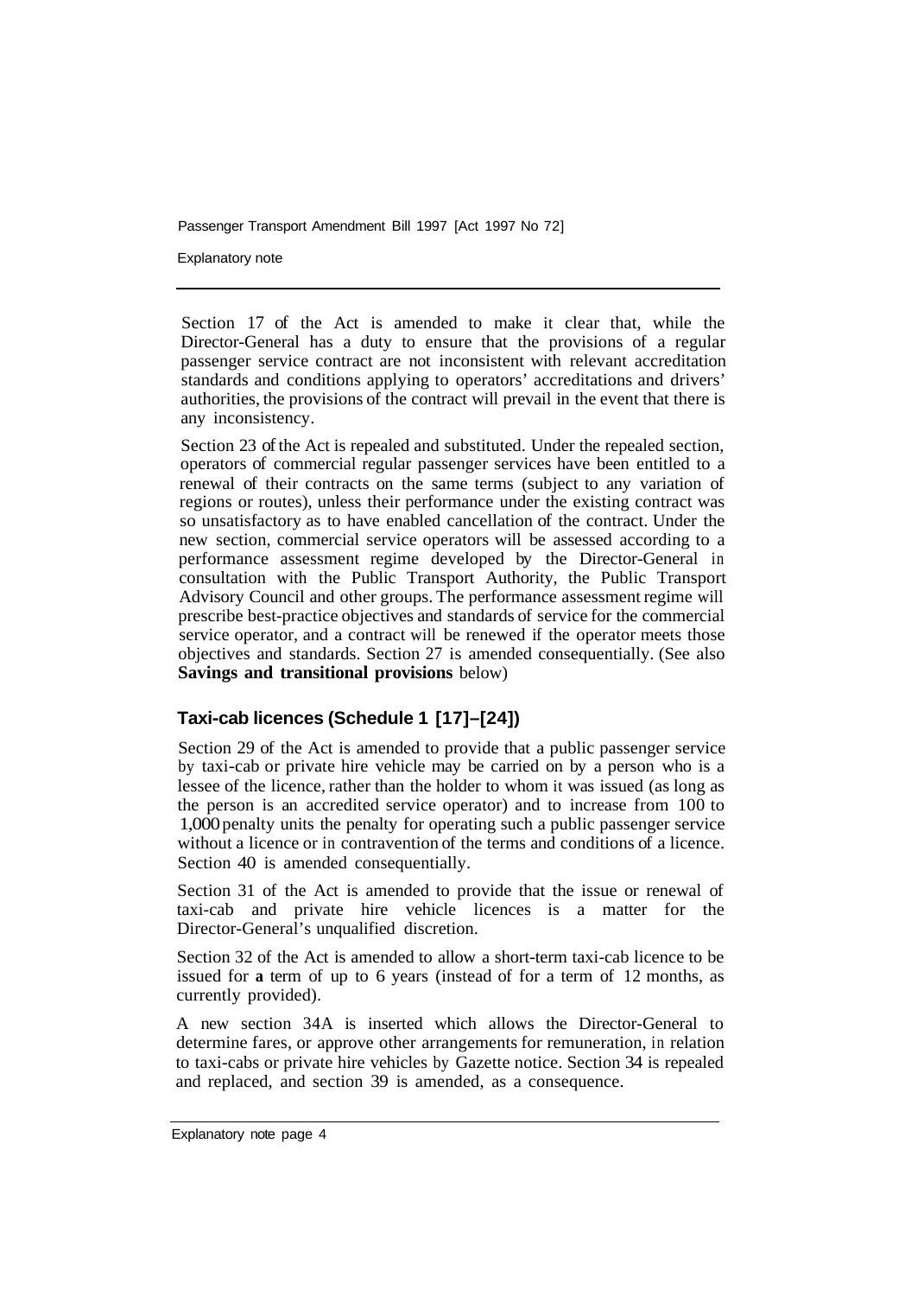Explanatory note

#### **Taxi-cab networks (Schedule 1 [25])**

Section 41 of the Act, which currently requires a taxi-service radio communication network to obtain an authority to operate, is repealed and replaced by a new section 41. The new section introduces the new requirement that every taxi-cab used to provide a public passenger service must be connected to a network and have arrangements in place to receive messages from the network centre. It provides, in addition, that the network authority is subject to conditions prescribed by the regulations or imposed by the Director-General. The prescribed conditions may include requirements to comply with best-practice objectives and standards of service prescribed by the regulations, maintenance requirements for vehicles, driver safety requirements and other matters.

#### **Inspection of vehicles, premises, equipment and records (Schedule 1 [26] and [33])**

Section 42 of the Act, which currently provides for the inspection of public passenger vehicles, is repealed and replaced by a new section that provides powers of inspection of vehicles, premises and equipment used in connection with a public passenger service and power to compel production of and inspect relevant records. The powers are made further explicit in a new Schedule 1 to the Act.

#### **Appeals (Schedule 1 [29])**

Section 52 of the Act is amended to make it clear that the only persons who have rights of appeal against a decision of the Director-General in a licensing matter are the licensee or licence applicant (not other licensees), and to make it clear that no appeal lies against the imposition of a fee under the Act.

#### **Proceedings for offences (Schedule 1 [30])**

Section 60 of the Act is repealed and replaced by a new section, to take account of the increase in penalties brought about by the amendments proposed by the Bill. Offences for which a penalty exceeding 100 penalty units is sought to be recovered are to be taken before the Supreme Court in its summary jurisdiction. In other cases, proceedings are to be brought in a Local court.

## **Regulation of advertising (Schedule 1 [31])**

Section 63 of the Act is amended to allow regulations to be made for the regulation of advertising of public passenger vehicles or services.